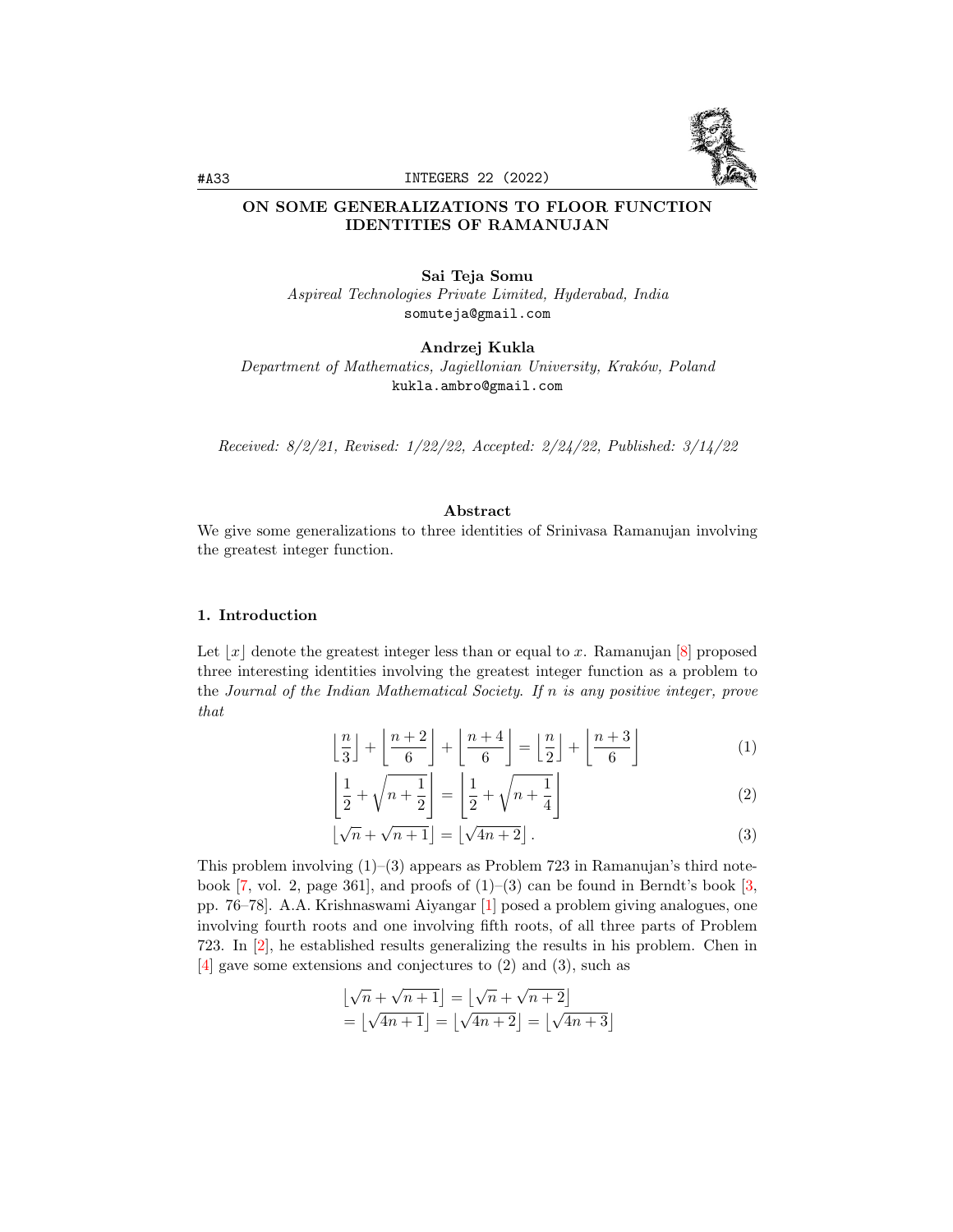and

$$
\left\lfloor \frac{1}{2} + \sqrt{n + \frac{1}{4}} \right\rfloor = \left\lfloor \frac{1}{2} + \sqrt{n + \frac{1}{2}} \right\rfloor = \left\lfloor \frac{1}{2} + \sqrt{n + \frac{3}{4}} \right\rfloor.
$$

We give a few generalizations of all the identities  $(1)$ ,  $(2)$ ,  $(3)$ . In this article, by natural numbers, we mean positive integers. In Section 2, we will show that (1) is a direct consequence of Hermite's identity (see [\[9\]](#page-10-6)). It states that for any real number  $x$  and natural number  $m$ , we have

$$
\sum_{i=0}^{m-1} \left[ x + \frac{i}{m} \right] = \lfloor mx \rfloor. \tag{4}
$$

We give some corollaries to Hermite's identity in Section 2.

Next, in Section 3, we prove identities similar to (2). We prove that for any natural numbers  $a, b$ , and  $n \geq \frac{b}{a}$ , we have

$$
\left\lfloor \frac{b+\sqrt{4n+1}}{a} \right\rfloor = \left\lfloor \frac{b+\sqrt{4n+2}}{a} \right\rfloor = \left\lfloor \frac{b+\sqrt{4n+3}}{a} \right\rfloor,
$$

and for any natural number  $m$ , we have

$$
\left\lfloor \frac{b + \sqrt[3]{9m + 1}}{a} \right\rfloor = \left\lfloor \frac{b + \sqrt[3]{9m + 2}}{a} \right\rfloor = \dots = \left\lfloor \frac{b + \sqrt[3]{9m + 6}}{a} \right\rfloor = \left\lfloor \frac{b + \sqrt[3]{9m + 7}}{a} \right\rfloor.
$$

We prove these identities from the following theorem (which is also proved in Section 3).

**Theorem 1.** Let S be any set containing all natural numbers and let  $f : S \to \mathbb{R}$  be a strictly increasing (resp. decreasing) function whose restriction to natural numbers is in integers. Let a, b, and m be any three natural numbers such that  $a \leq b$ . If

$$
f(x) \equiv y \mod m
$$

has no solutions in  $x \in \mathbb{N}$  for all  $y \in \{a, a+1, \dots, b-1, b\}$ , then

$$
[f^{-1}(nm+a-1)] = [f^{-1}(nm+a)] = \dots = [f^{-1}(nm+b)]
$$
  
(resp. 
$$
[f^{-1}(nm+a)] = [f^{-1}(nm+a+1)] = \dots = [f^{-1}(nm+b+1)]
$$
)

for all natural numbers n such that  $f^{-1}$  exists for all elements in  $\lceil nm+a-1,nm+1\rceil$ b]  $\cap \mathbb{Z}$  (resp.  $[nm + a, nm + b + 1] \cap \mathbb{Z}$ ).

In Section 4, we consider two identities of the form (3) and prove Theorems 2 and 3.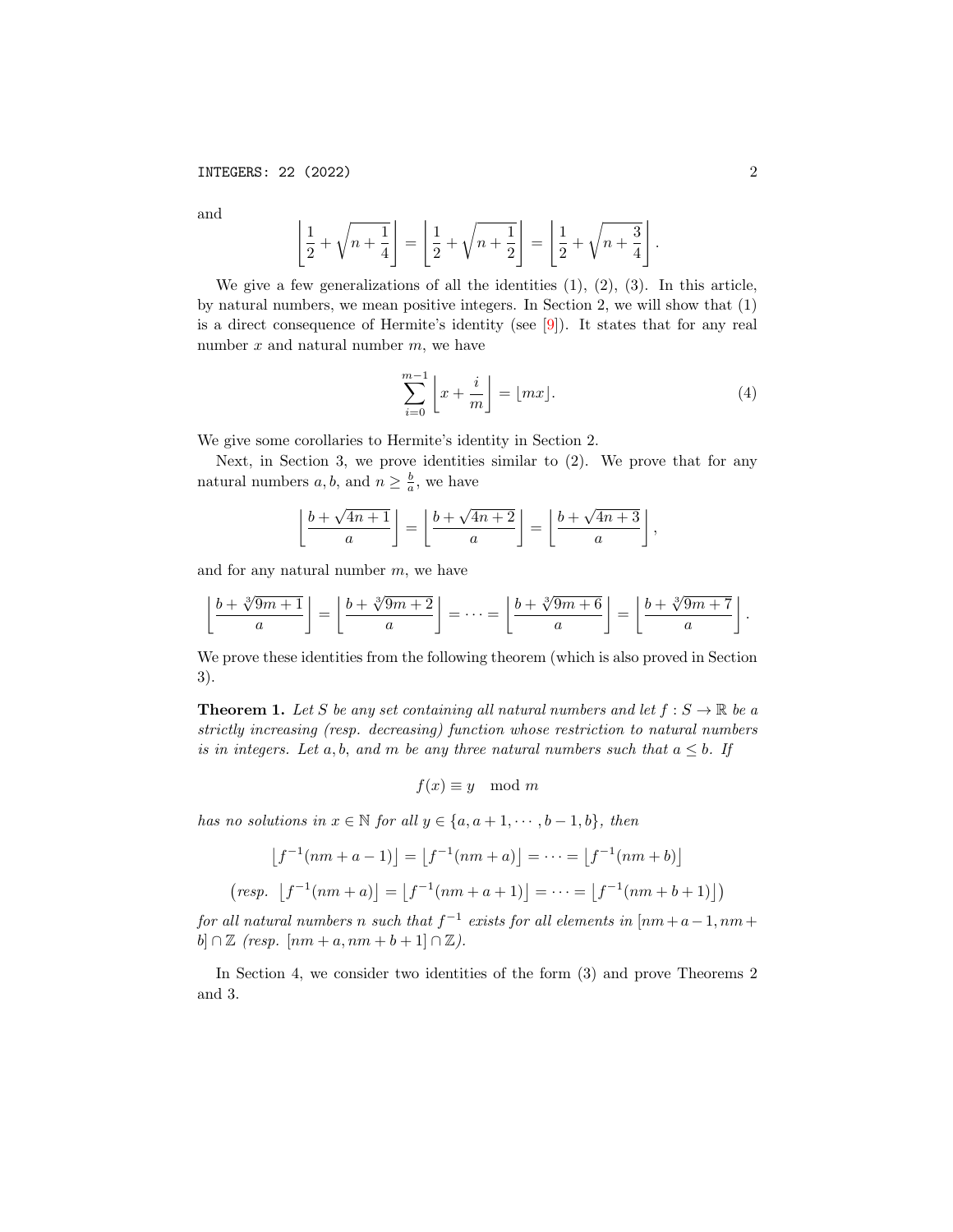**Theorem 2.** For all natural numbers  $n, k > 1$ , except for finitely many exceptions of the form  $n = \left\lfloor \left(\frac{3}{2}\right)^k \right\rfloor$ , we have

$$
\lfloor \sqrt[k]{n} + \sqrt[k]{n+1} \rfloor = \left\lfloor 2\sqrt[k]{n+\frac{1}{2}} \right\rfloor.
$$

For proving that there are only finitely many exceptions, we use a result of Mahler  $\vert 6 \vert$ .

**Theorem 3.** Let  $l, k, x_1, x_2, \ldots, x_l$  be natural numbers, and let p be a prime number such that  $p\vert l, p^k \nmid l$ , and  $p \nmid (x_1 + x_2 + \cdots + x_l)$ . If  $n \geq \frac{l^{k-1}(x_1^2 + \cdots + x_l^2)}{2}$  $\frac{+\cdots+x_l}{2}$ , then

$$
\lfloor \sqrt[k]{n+x_1} + \sqrt[k]{n+x_2} + \cdots + \sqrt[k]{n+x_l} \rfloor = \left\lfloor l \sqrt[k]{n + \frac{x_1 + x_2 + \cdots + x_l}{l}} \right\rfloor.
$$

## 2. Identities in the Spirit of (1)

Now let us prove Ramanujan's identity (1) using Hermite's identity.

#### 2.1. Proof of (1) using Hermite's Identity

*Proof.* Set  $x = \frac{n}{6}$ ,  $m = 3$  and  $x = \frac{n}{6}$ ,  $m = 2$  in (4) to get:

$$
\left\lfloor \frac{n}{2} \right\rfloor = \left\lfloor \frac{n}{6} \right\rfloor + \left\lfloor \frac{n+2}{6} \right\rfloor + \left\lfloor \frac{n+4}{6} \right\rfloor,
$$

$$
\left\lfloor \frac{n}{6} \right\rfloor + \left\lfloor \frac{n+3}{6} \right\rfloor = \left\lfloor \frac{n}{3} \right\rfloor.
$$

Adding both the equations and canceling out  $\lfloor \frac{n}{6} \rfloor$  on both sides, we get (1).

 $\Box$ 

# 2.2. Corollaries of Hermite's Identity

We have the following corollary of Hermite's identity.

**Corollary 4.** For any  $x \in \mathbb{R}$  and natural number  $n > 1$ , we have

$$
\sum_{j=0}^{\infty} \sum_{i=1}^{n-1} \left\lfloor \frac{x}{n^{j+1}} + \frac{i}{n} \right\rfloor = \begin{cases} \lfloor x \rfloor & \text{for } x \ge 0\\ \lfloor x \rfloor + 1 & \text{for } x < 0. \end{cases}
$$

Proof. From  $(4)$ , we have

$$
\sum_{i=1}^{n-1} \left\lfloor \frac{x}{n^{j+1}} + \frac{i}{n} \right\rfloor = \sum_{i=0}^{n-1} \left\lfloor \frac{x}{n^{j+1}} + \frac{i}{n} \right\rfloor - \left\lfloor \frac{x}{n^{j+1}} \right\rfloor = \left\lfloor \frac{x}{n^j} \right\rfloor - \left\lfloor \frac{x}{n^{j+1}} \right\rfloor.
$$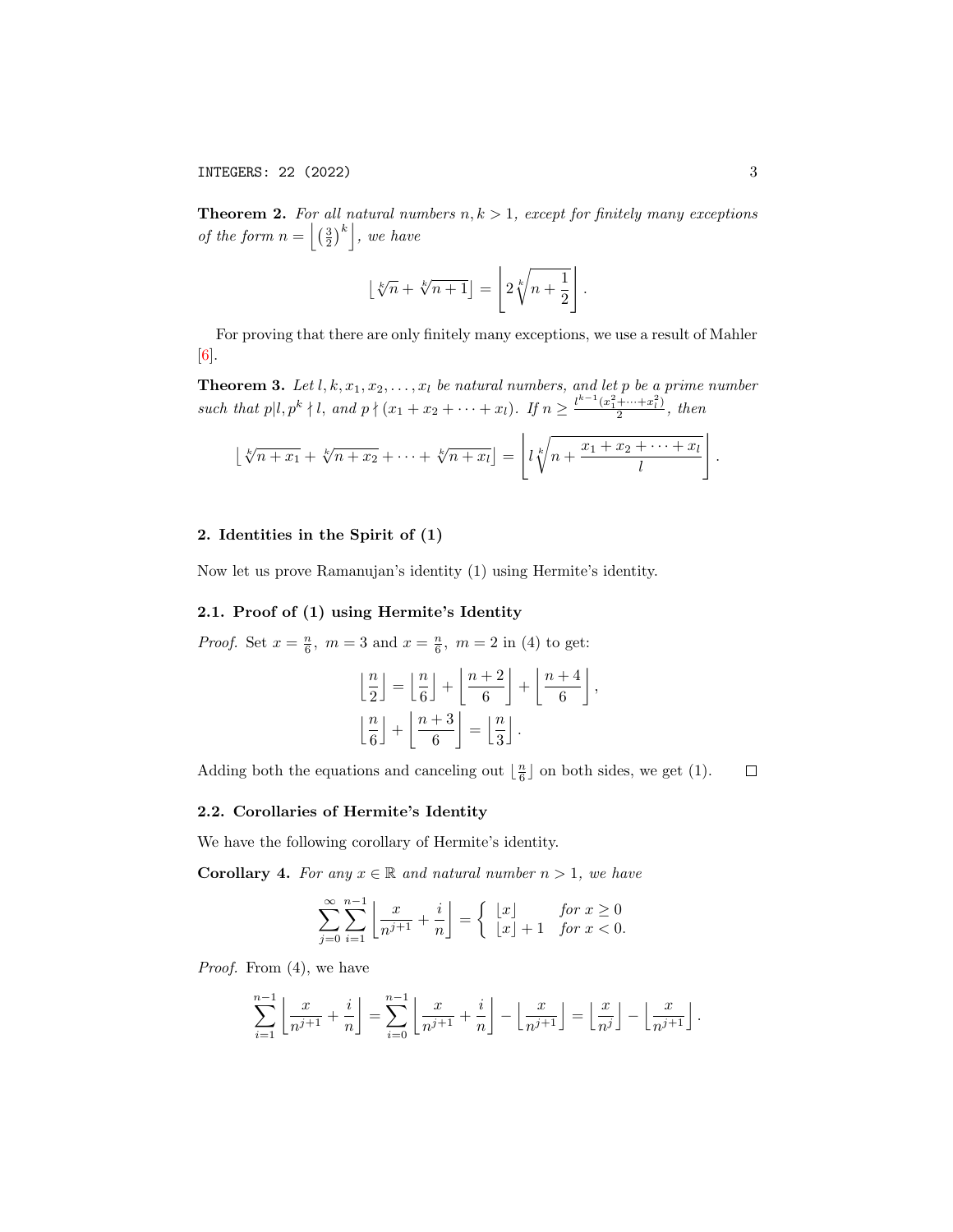Hence

$$
\sum_{j=0}^{\infty} \sum_{i=1}^{n-1} \left\lfloor \frac{x}{n^{j+1}} + \frac{i}{n} \right\rfloor = \lim_{k \to \infty} \sum_{j=0}^{k} \left( \left\lfloor \frac{x}{n^{j}} \right\rfloor - \left\lfloor \frac{x}{n^{j+1}} \right\rfloor \right) = \lim_{k \to \infty} \left( \left\lfloor x \right\rfloor - \left\lfloor \frac{x}{n^{k+1}} \right\rfloor \right).
$$

Since  $\lim_{k\to\infty} \lfloor \frac{x}{n^{k+1}} \rfloor = 0$  if  $x \geq 0$  and  $\lim_{k\to\infty} \lfloor \frac{x}{n^{k+1}} \rfloor = -1$  otherwise, we obtain the claim.

By setting  $n = 2$  and  $x = m$  in Corollary 4, we can prove Question 6 of the International Math Olympiad held in 1968.

Corollary 5. For every natural number m, we have

$$
\sum_{i=0}^{\infty} \left\lfloor \frac{m+2^i}{2^{i+1}} \right\rfloor = \left\lfloor \frac{m+1}{2} \right\rfloor + \left\lfloor \frac{m+2}{4} \right\rfloor + \left\lfloor \frac{m+4}{8} \right\rfloor + \dots = m.
$$

## 3. Generalizations of (2)

Let us now prove Theorem 1.

*Proof of Theorem 1.* Let us assume that the function f is strictly increasing (the proof of the decreasing case is analogous). Let  $n$  be a natural number such that  $f$ has an inverse for all elements in  $\left[ nm+a-1, nm+b \right] \cap \mathbb{Z}$  and let  $c = \left[ f^{-1}(nm+a-1) \right]$ . The equation

$$
f(x) \equiv y \mod m
$$

has no solutions in  $x \in \mathbb{N}$  for  $y \in \{a, a+1, \ldots, b-1, b\}$ . This implies

$$
f(c) \le nm + a - 1 < nm + a < \dots < nm + b < f(c + 1).
$$

Applying  $f^{-1}$  on all expressions, we get

$$
c \le f^{-1}(nm + a - 1) < f^{-1}(nm + a) < \dots < f^{-1}(nm + b) < c + 1,
$$

which implies the claim.

Let us prove Ramanujan's identity (2) using Theorem 1.

# 3.1. Proof of (2) Using Theorem 1

*Proof.* Let us take a function  $f(x) := (2x - 1)^2$  defined on the interval  $[1, +\infty)$ . This function is increasing and is invertible in  $[1, \infty)$ . As

$$
f(x) = (2x - 1)^2 \equiv 2 \mod 4
$$

 $\Box$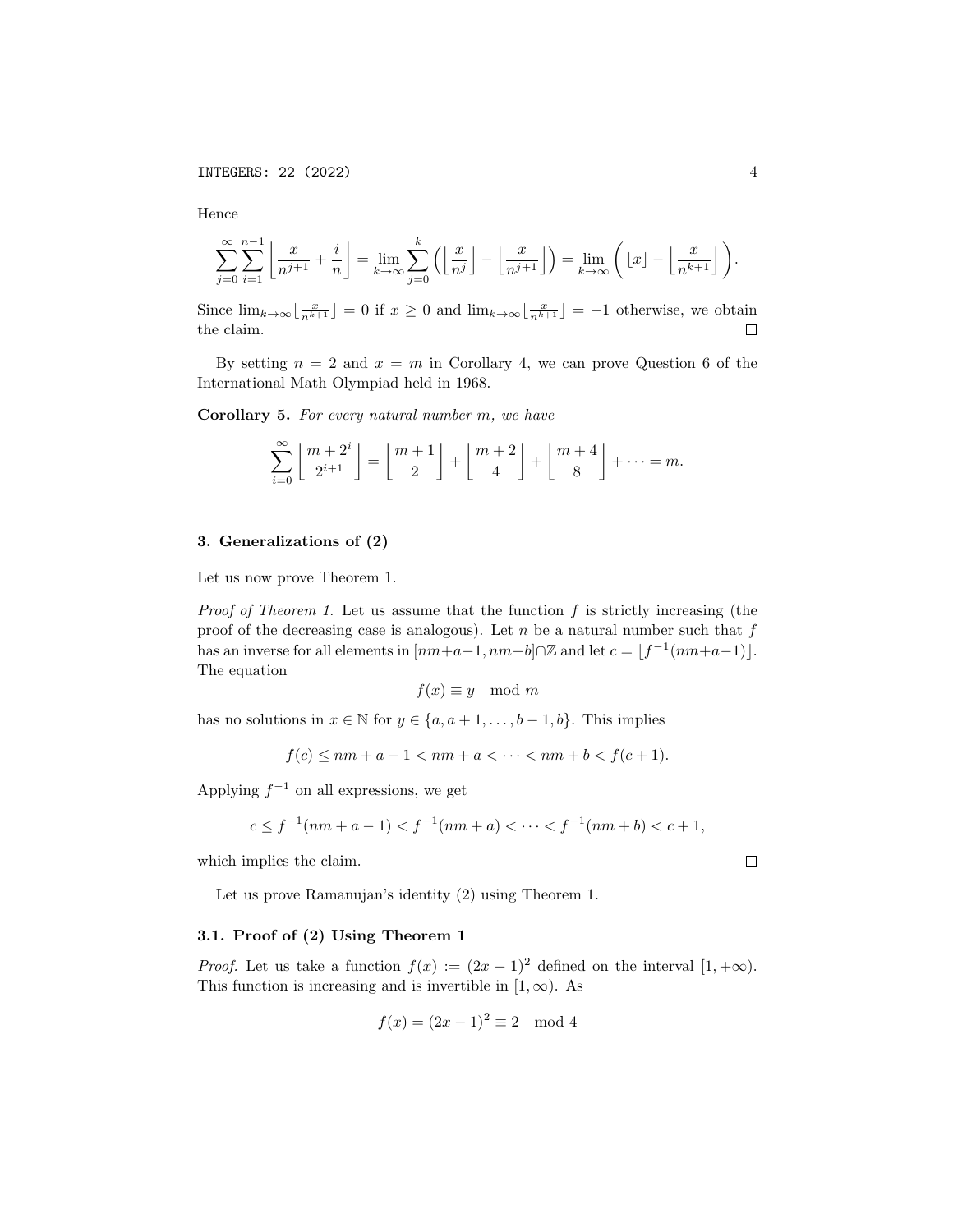has no solutions in integers, applying Theorem 1 for  $m = 4$  and  $a = b = 2$ , we have

$$
\lfloor f^{-1}(4n+1) \rfloor = \lfloor f^{-1}(4n+2) \rfloor.
$$
\nThe inverse of  $f$  is  $f^{-1}(x) = \frac{1+\sqrt{x}}{2}$ , and therefore  $\left\lfloor \frac{1+\sqrt{4n+1}}{2} \right\rfloor = \left\lfloor \frac{1+\sqrt{4n+2}}{2} \right\rfloor$  or 
$$
\left\lfloor \frac{1}{2} + \sqrt{n + \frac{1}{2}} \right\rfloor = \left\lfloor \frac{1}{2} + \sqrt{n + \frac{1}{4}} \right\rfloor.
$$

Let us look at some corollaries of Theorem 1.

#### 3.2. Corollaries of Theorem 1

**Corollary 6.** Let a and b be any two natural numbers and  $n \geq \frac{b}{a}$  be any other natural number. We have

$$
\left\lfloor \frac{b+\sqrt{4n+1}}{a} \right\rfloor = \left\lfloor \frac{b+\sqrt{4n+2}}{a} \right\rfloor = \left\lfloor \frac{b+\sqrt{4n+3}}{a} \right\rfloor
$$

*Proof.* Let  $f(x) := (ax - b)^2$  be a function defined on  $\left[\frac{b}{a}, \infty\right)$  (here  $f^{-1}(x) = \frac{b + \sqrt{x}}{a}$  $\frac{\sqrt{x}}{a}$ . As a square can never be equivalent to 2 or 3 modulo 4, the claim follows from Theorem 1.  $\Box$ 

Corollary 7. Let a, b, and n be any three natural numbers. We have

$$
\left\lfloor \frac{b + \sqrt[3]{9n+1}}{a} \right\rfloor = \left\lfloor \frac{b + \sqrt[3]{9n+2}}{a} \right\rfloor = \dots = \left\lfloor \frac{b + \sqrt[3]{9n+6}}{a} \right\rfloor = \left\lfloor \frac{b + \sqrt[3]{9n+7}}{a} \right\rfloor.
$$

*Proof.* Let  $f(x) := (ax - b)^3$  be a function defined on R (here  $f^{-1}(x) = \frac{b + \sqrt[3]{x}}{a}$  $\frac{\sqrt[n]{x}}{a}$ . As a cube can never be equivalent to  $2, 3, \ldots, 7$  modulo 9, the claim follows from Theorem 1.  $\Box$ 

#### 4. Generalizations of (3)

#### 4.1. Proof of Theorem 2

We will prove it using three lemmas. For proving one of these lemmas, we use an inequality known as the generalized mean inequality. If  $p$  is a non-zero real number, and  $x_1, \ldots, x_n$  are positive real numbers, then the generalized mean with exponent p of these positive real numbers is:

$$
M_p(x_1,...,x_n) = \left(\frac{1}{n}\sum_{i=1}^n x_i^p\right)^{\frac{1}{p}}.
$$

.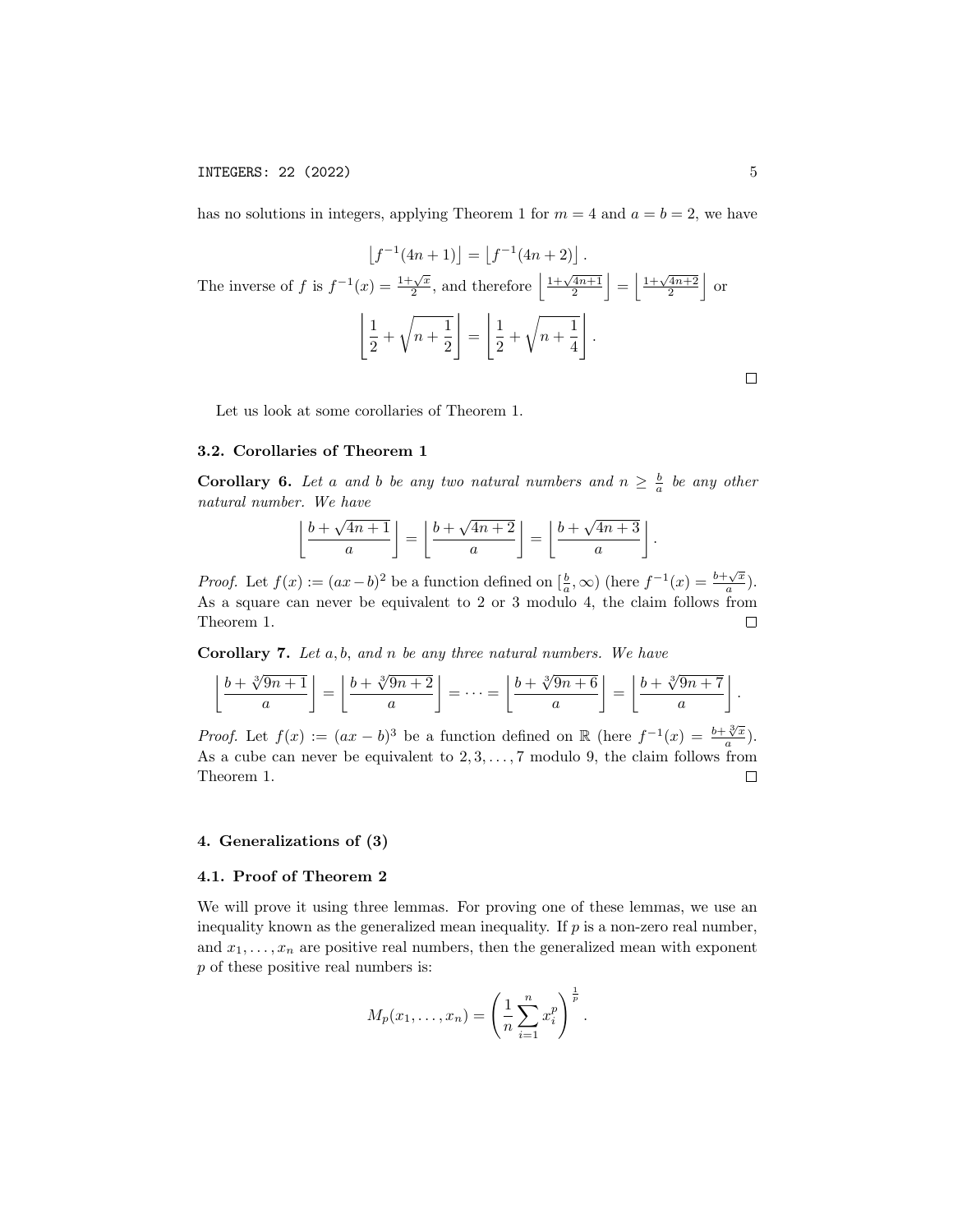For  $p = 0$ , we set the generalized mean equal to the geometric mean:

$$
M_0(x_1,\ldots,x_n)=\left(\prod_{i=1}^n x_i\right)^{\frac{1}{n}}.
$$

The generalized mean inequality states that, for all real numbers  $p, q, x_1, \ldots, x_n$ , if  $p < q$  and  $x_1 > 0, ..., x_n > 0$ , then

$$
M_p(x_1,\ldots,x_n)\leq M_q(x_1,\ldots,x_n).
$$

The two means are equal if and only if  $x_1 = x_2 = \ldots = x_n$ .

The inequality of arithmetic and geometric means, or more briefly the AM–GM inequality, states that the arithmetic mean of a list of non-negative real numbers is greater than or equal to the geometric mean of the same list. Further, equality holds if and only if every number in the list is the same. For a list of  $n$  non-negative real numbers  $x_1, \ldots, x_n$ , we have

$$
\left(\prod_{i=1}^n x_i\right)^{\frac{1}{n}} \le \frac{1}{n} \sum_{i=1}^n x_i,
$$

with equality if and only if  $x_1 = x_2 = \ldots = x_n$ .

**Lemma 8.** For natural numbers  $n, k > 1$ , we have

$$
\left\lfloor \sqrt[k]{2^k n + 2^{k-1} - 1} \right\rfloor = \left\lfloor \sqrt[k]{2^k n + 2^{k-1}} \right\rfloor.
$$

*Proof.* If  $\left\lfloor \sqrt[k]{2^k n + 2^{k-1}} \right\rfloor \neq \left\lfloor \sqrt[k]{2^k n + 2^{k-1} - 1} \right\rfloor$ , then there exists an integer m such that  $\sqrt[k]{2^k n + 2^{k-1}} \ge m > \sqrt[k]{2^k n + 2^{k-1} - 1}$  or  $2^k n + 2^{k-1} \ge m^k > 2^k n + 2^{k-1} - 1$ . This implies  $2^k n + 2^{k-1} = m^k$ .

As  $2^{k-1} | (2^k n+2^{k-1})$  and  $2^k \nmid (2^k n+2^{k-1})$ , we can see that  $2^k n+2^{k-1}$  cannot be a perfect kth power and therefore cannot be equal to  $m^k$ . Hence  $\left\lfloor \sqrt[k]{2^k n + 2^{k-1} - 1} \right\rfloor =$  $\left\lfloor \sqrt[k]{2^k n + 2^{k-1}} \right\rfloor$ .  $\Box$ 

**Lemma 9.** For natural numbers  $n, k > 1$  such that  $n \geq 2^{k-3}$ , we have

$$
\sqrt[k]{2^k n + 2^{k-1} - 1} < \sqrt[k]{n} + \sqrt[k]{n+1}.
$$

*Proof.* From the AM-GM inequality, we have  $\frac{\sqrt[k]{n} + \sqrt[k]{n+1}}{2}$  $\sqrt[2k]{n^2 + n}$ . As  $\sqrt[2k]{n^2 + n} \ge$  $\sqrt[k]{n + \frac{2^{k-1}-1}{2^k}}$  when  $n \ge 2^{k-3}$ , we have  $\frac{\sqrt[k]{n + \sqrt[k]{n+1}}^2}{2} > \sqrt[k]{n + \frac{2^{k-1}-1}{2^k}}$ . By multiplying both sides by 2, we get the desired inequality.

**Lemma 10.** For natural numbers  $n, k > 1$ , we have

$$
\sqrt[k]{n} + \sqrt[k]{n+1} < \sqrt[k]{2^k n + 2^{k-1}}.
$$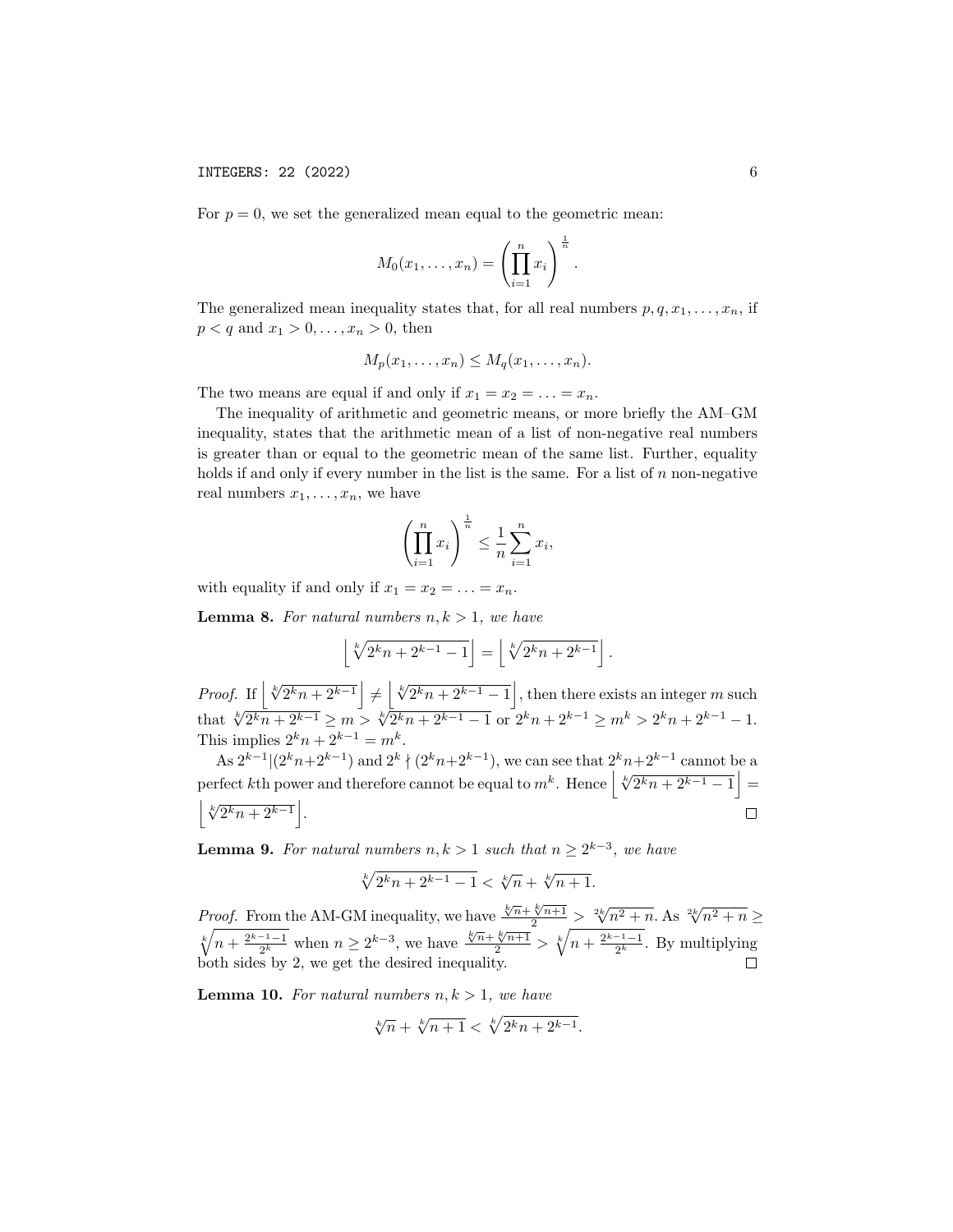# INTEGERS: 22 (2022) 7

Proof. From the generalized mean inequality, we have

$$
M_1(\sqrt[k]{n}, \sqrt[k]{n+1}) < M_k(\sqrt[k]{n}, \sqrt[k]{n+1}).
$$

Hence

$$
\frac{\sqrt[k]{n} + \sqrt[k]{n+1}}{2} < \sqrt[k]{\frac{n+n+1}{2}} = \sqrt[k]{n + \frac{1}{2}}.
$$

By multiplying both sides by 2, we get the desired inequality.

Let us prove Theorem 2.

Proof of Theorem 2. If  $n \geq 2^{k-3}$ , then from Lemma 9 and Lemma 10, we have  $\sqrt[k]{2^k n + 2^{k-1} - 1} < \sqrt[k]{n} + \sqrt[k]{n+1} < \sqrt[k]{2^k n + 2^{k-1}}$ . From Lemma 8, we get

$$
\left\lfloor \sqrt[k]{n} + \sqrt[k]{n+1} \right\rfloor = \left\lfloor \sqrt[k]{2^k n + 2^{k-1}} \right\rfloor = \left\lfloor 2\sqrt[k]{n+1} \right\rfloor
$$

If  $n < 2^{k-3}$ , then as  $2 < \sqrt[k]{n + \sqrt[k]{n+1} < 4$  and  $2 \le \left| 2\sqrt[k]{n + \frac{1}{2}} \right| < 4$ , we have  $\frac{1}{2}$  $\perp$ 

$$
\lfloor \sqrt[k]{n} + \sqrt[k]{n+1} \rfloor, \ \ \lfloor 2\sqrt[k]{n+\frac{1}{2}} \rfloor \in \{2,3\}.
$$

The only possible exceptions to the theorem would occur when

$$
\lfloor \sqrt[k]{n} + \sqrt[k]{n+1} \rfloor = 2 \quad \text{and} \quad \left\lfloor 2\sqrt[k]{n+1} \right\rfloor = 3. \tag{5}
$$

If  $\left| 2\sqrt[k]{n + \frac{1}{2}} \right| = 3$  then  $n \ge (\frac{3}{2})^k - \frac{1}{2}$ , and if  $\left\lfloor \sqrt[k]{n} + \sqrt[k]{n + 1} \right\rfloor = 2$  then  $n < (\frac{3}{2})^k$ . Therefore (5) implies  $n \in \left[\left(\frac{3}{2}\right)^k - \frac{1}{2}, \left(\frac{3}{2}\right)^k\right)$  and  $n = \left|\left(\frac{3}{2}\right)^k\right|$ .

Suppose  $n = \left| \left( \frac{3}{2} \right)^k \right|$  is an exception. From (5), we have  $\sqrt[k]{n} + \sqrt[k]{n+1} < 3$ . Applying the AM-GM inequality, we get  $2 \sqrt[2k]{n(n+1)} < 3$  or  $n(n+1) < (\frac{3}{2})^{2k}$  or  $(2n+1)^2 < 4(\frac{3}{2})^{2k} + 1$ . Hence

$$
\left(\frac{3}{2}\right)^k - \frac{1}{2} \le n < \sqrt{\left(\frac{3}{2}\right)^{2k} + \frac{1}{4}} - \frac{1}{2} < \left(\frac{3}{2}\right)^k + \frac{1}{8\left(\frac{3}{2}\right)^k} - \frac{1}{2}.
$$

Multiplying both sides by 2 and adding 1 on both sides, we get

$$
2\left(\frac{3}{2}\right)^k \le 2n + 1 < 2\left(\frac{3}{2}\right)^k + \frac{1}{4\left(\frac{3}{2}\right)^k}.
$$

 $\Box$ 

.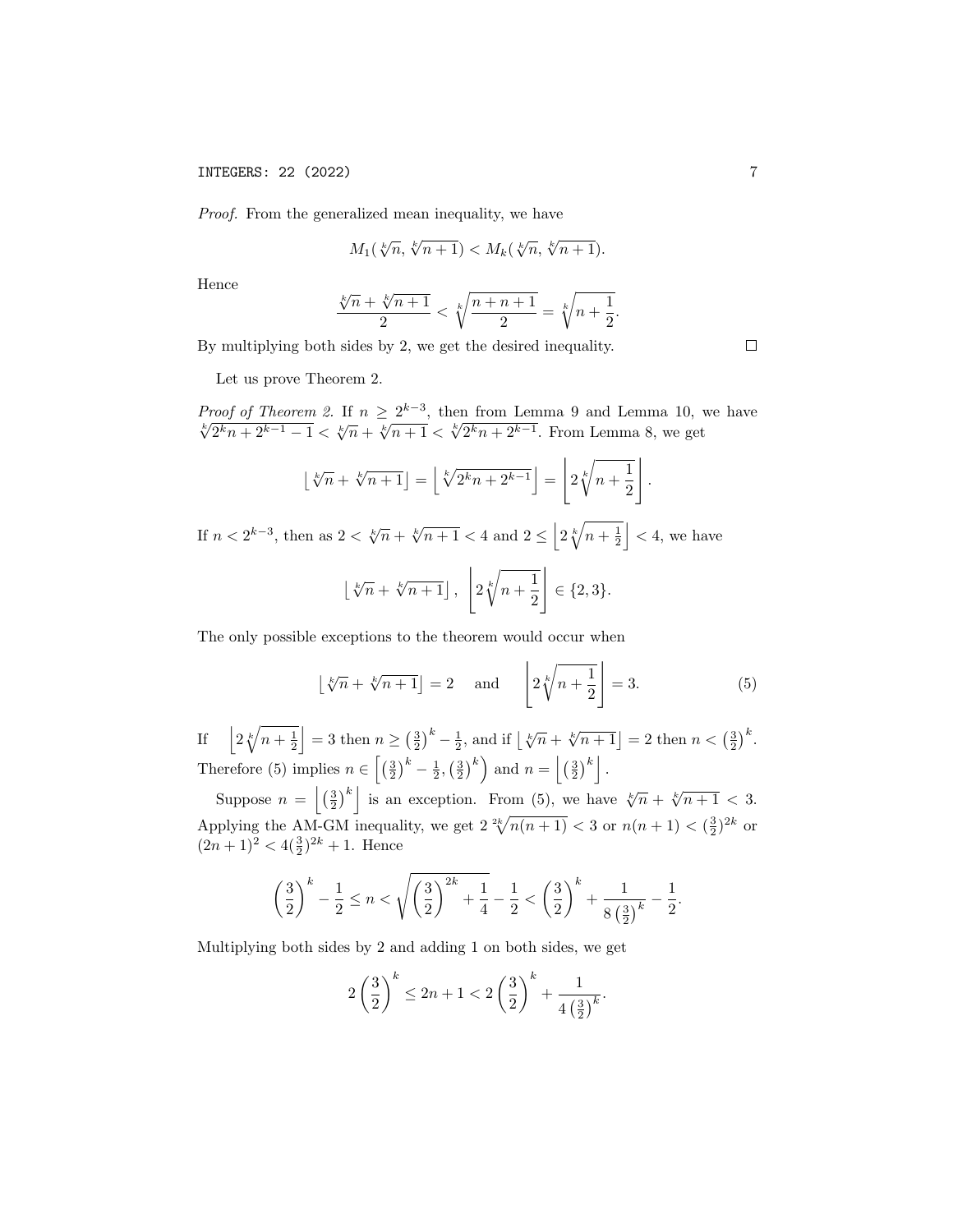Hence

$$
\left| 2\left(\frac{3}{2}\right)^k - (2n+1) \right| < \frac{1}{4\left(\frac{3}{2}\right)^k}.\tag{6}
$$

Now we use (5) of Mahler's [\[6\]](#page-10-7) paper. For all  $u > v \geq 2, \epsilon > 0$ , and  $\vartheta$  any positive algebraic number, the following holds for all but a finite number of values of  $k$ 

$$
\left|\vartheta\left(\frac{u}{v}\right)^k - (\text{nearest integer})\right| > e^{-\epsilon k}.\tag{7}
$$

Put  $u = 3$ ,  $v = 2$ ,  $\vartheta = 2$ ,  $\varepsilon = \log \frac{3}{2}$  in (7) to see that (6) can only hold for finitely many pairs  $(n, k)$ . Therefore there can be at most finitely many exceptions  $(n, k)$ such that  $k > 1$  and

$$
\lfloor \sqrt[k]{n} + \sqrt[k]{n+1} \rfloor \neq \left\lfloor 2\sqrt[k]{n+\frac{1}{2}} \right\rfloor.
$$

The method used in Theorem 2 allows us to show that there can only be finitely many exceptions. It would be an interesting research problem to study the properties of the exceptional set

$$
\left\{(n,k)\in\mathbb{N}\times\mathbb{N}:k>1,n=\left\lfloor\left(\frac{3}{2}\right)^k\right\rfloor\text{ and }\left\lfloor\sqrt[k]{n}+\sqrt[k]{n+1}\right\rfloor\neq\left\lfloor2\sqrt[k]{n+\frac{1}{2}}\right\rfloor\right\}.
$$

# 4.2. Proof of (3) Using Theorem 2

*Proof.* By setting  $k = 2$  in Theorem 2, we obtain (3) for all  $n \neq \lfloor (\frac{3}{2})^2 \rfloor = 2$ . Note orem 2, we obt<br> $\sqrt{2} + \sqrt{3}| = |$ √ that (3) is true for  $n = 2$ , as  $\vert$  $|10|=3$ . Hence  $(3)$  is true for all natural numbers n.  $\Box$ 

Let us now prove Theorem 3.

## 4.3. Proof of Theorem 3

Proof of Theorem 3. We will prove this by proving the following inequalities:

$$
(8) \ \lfloor \sqrt[k]{n + x_1} + \sqrt[k]{n + x_2} + \dots + \sqrt[k]{n + x_l} \rfloor \le \left\lfloor l\sqrt[k]{n + \frac{x_1 + x_2 + \dots + x_l}{l}} \right\rfloor
$$

$$
(9) \sqrt[k]{n+x_1} + \sqrt[k]{n+x_2} + \cdots + \sqrt[k]{n+x_l} \ge l \sqrt[k]{(n+x_1)(n+x_2)\cdots(n+x_l)}
$$

(10) for 
$$
n \ge \frac{l^{k-1}(x_1^2 + \dots + x_l^2)}{2}
$$
, we have

$$
l^{lk}\sqrt{(n+x_1)(n+x_2)\cdots(n+x_l)} \ge l\sqrt[k]{n+\frac{x_1+x_2+\cdots+x_l}{l}-\frac{1}{l^k}}
$$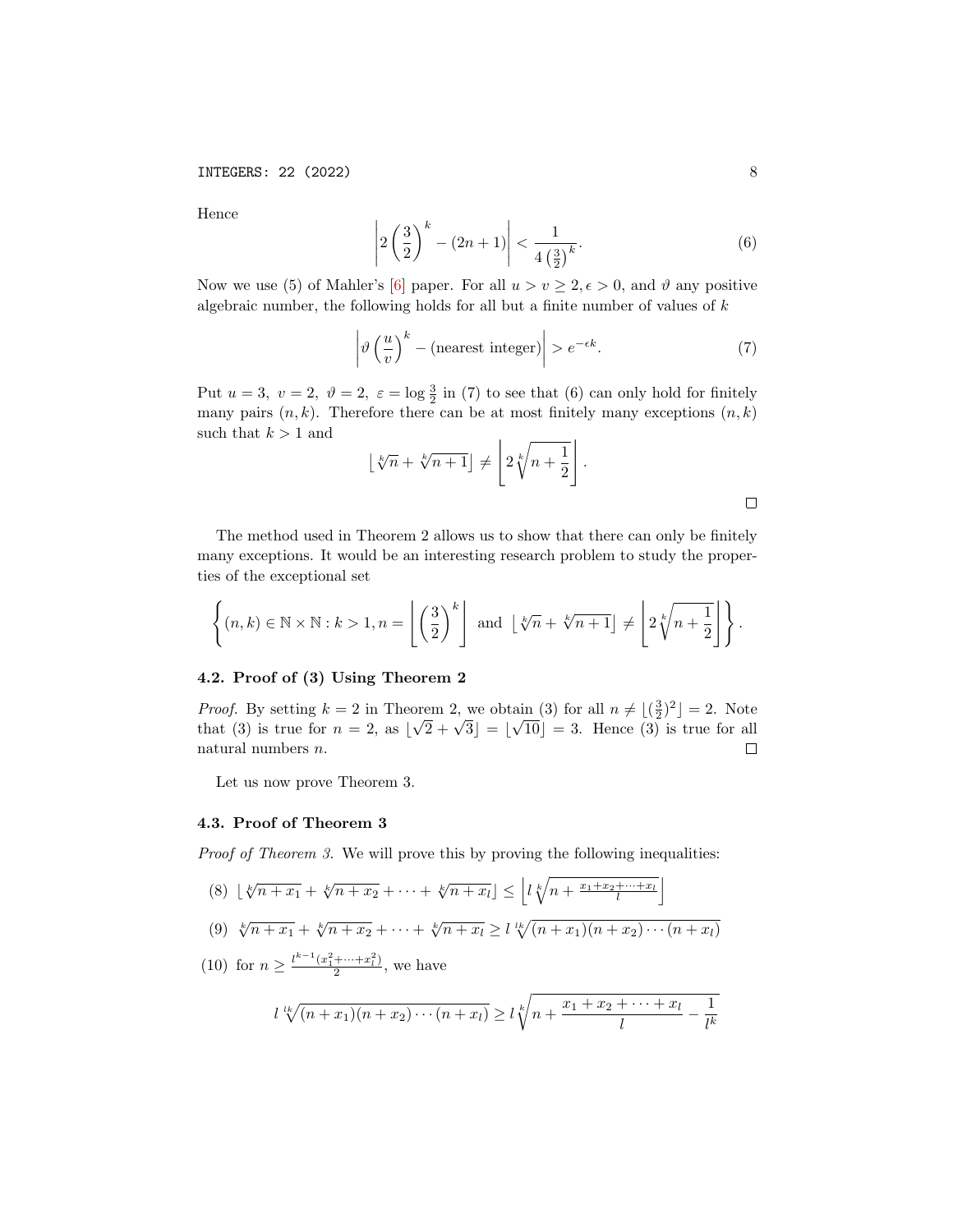INTEGERS: 22 (2022) 9

$$
(11)\ \left\lfloor l\sqrt[k]{n+\frac{x_1+x_2+\cdots+x_l}{l}}\right\rfloor=\left\lfloor l\sqrt[k]{n+\frac{x_1+x_2+\cdots+x_l}{l}-\frac{1}{l^k}}\right\rfloor.
$$

We claim that the above inequalities imply Theorem 3. If  $n \geq \frac{l^{k-1}(x_1^2 + \dots + x_l^2)}{2}$  $\frac{+\cdots+x_l}{2}$ , then

$$
\begin{aligned} \left\lfloor \sqrt[k]{n+x_1} + \sqrt[k]{n+x_2} + \dots + \sqrt[k]{n+x_l} \right\rfloor & \stackrel{(9)}{\geq} \left\lfloor l \sqrt[k]{(n+x_1)(n+x_2)\cdots(n+x_l)} \right\rfloor \\ &\geq \left\lfloor l \sqrt[k]{n+\frac{x_1+x_2+\cdots+x_l}{l}-\frac{1}{l^k}} \right\rfloor \\ &\stackrel{(11)}{=} \left\lfloor l \sqrt[k]{n+\frac{x_1+x_2+\cdots+x_l}{l}} \right\rfloor. \end{aligned}
$$

Therefore

$$
\left\lfloor \sqrt[k]{n+x_1} + \sqrt[k]{n+x_2} + \dots + \sqrt[k]{n+x_l} \right\rfloor \ge \left\lfloor l\sqrt[k]{n + \frac{x_1+x_2 + \dots + x_l}{l}} \right\rfloor. \tag{12}
$$

Now (8) and (12) imply the desired result

$$
\lfloor \sqrt[k]{n+x_1} + \sqrt[k]{n+x_2} + \cdots + \sqrt[k]{n+x_l} \rfloor = \left\lfloor l \sqrt[k]{n + \frac{x_1 + x_2 + \cdots + x_l}{l}} \right\rfloor.
$$

Proofs of (8) to (11) are given:

(8) Consider  $f(x) = \sqrt[k]{n+x}$ . As  $f''(x) \leq 0$ , from the finite form of Jensen's inequality, we have

$$
w_1 f(x_1) + \cdots + w_l f(x_l) \leq f(w_1 x_1 + \cdots + w_l x_l)
$$

for all real  $w_i$  satisfying  $w_1 \geq 0, \ldots, w_l \geq 0$  and  $w_1 + \cdots + w_l = 1$ . Put  $w_1 = \ldots = w_l = \frac{1}{l}$  in the above inequality to get

$$
\sqrt[k]{n+x_1}+\cdots+\sqrt[k]{n+x_l}\leq l\sqrt[k]{n+\frac{x_1+x_2+\cdots+x_l}{l}}.
$$

Therefore

$$
\lfloor \sqrt[k]{n+x_1} + \cdots + \sqrt[k]{n+x_l} \rfloor \le \left\lfloor l\sqrt[k]{n+\frac{x_1+x_2+\cdots+x_l}{l}} \right\rfloor
$$

- (9) This follows from the AM-GM inequality.
- (10) Now for  $n \geq \frac{l^{k-1}(x_1^2 + \dots + x_l^2)}{2}$  $\frac{+\cdots+x_l}{2}$ , we have

$$
-\frac{(x_1^2 + \dots + x_l^2)}{2n^2} \ge -\frac{1}{l^{k-1}n}
$$

.

.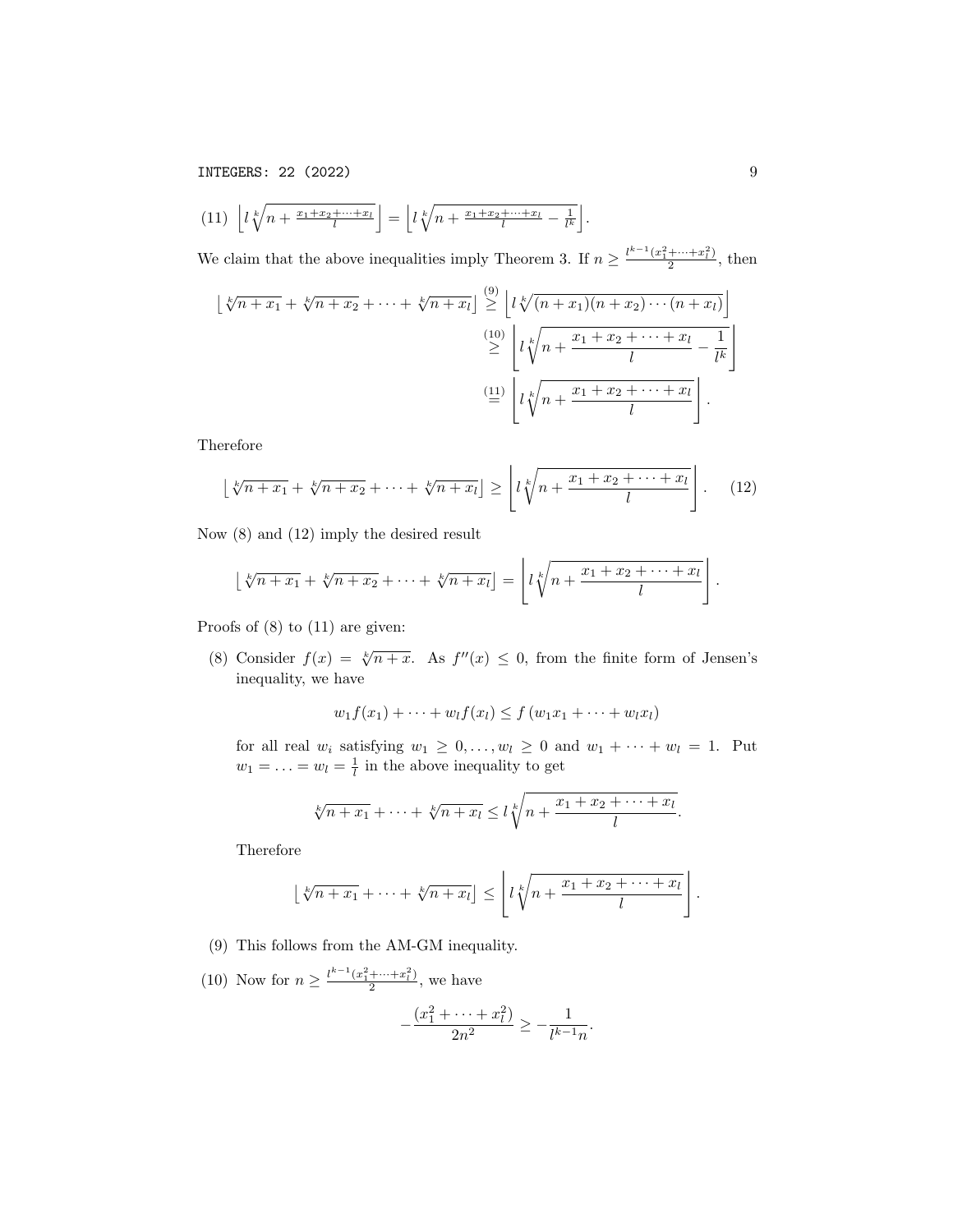Adding  $\frac{x_1 + \dots + x_l}{n}$  on both sides, we get

$$
\frac{x_1 + \dots + x_l}{n} - \frac{(x_1^2 + \dots + x_l^2)}{2n^2} \ge \frac{x_1 + \dots + x_l}{n} - \frac{1}{l^{k-1}n}.
$$

Therefore

$$
\left(\frac{x_1}{n} - \frac{x_1^2}{2n^2}\right) + \left(\frac{x_2}{n} - \frac{x_2^2}{2n^2}\right) + \dots + \left(\frac{x_l}{n} - \frac{x_l^2}{2n^2}\right) \ge l\left(\frac{\frac{x_1 + \dots + x_l}{l} - \frac{1}{l^k}}{n}\right).
$$

Using elementary inequality  $x - \frac{x^2}{2} \leq \log(1 + x) \leq x$  for  $0 < x \leq 1$ , we have

$$
\log\left(1+\frac{x_1}{n}\right)+\dots+\log\left(1+\frac{x_l}{n}\right) \ge \left(\frac{x_1}{n}-\frac{x_1^2}{2n^2}\right)+\dots+\left(\frac{x_l}{n}-\frac{x_l^2}{2n^2}\right)
$$

$$
\ge l\left(\frac{\frac{x_1+\dots+x_l}{l}-\frac{1}{l^k}}{n}\right)
$$

$$
\ge l\log\left(1+\frac{\frac{x_1+\dots+x_l}{l}-\frac{1}{l^k}}{n}\right).
$$

Adding  $l \log n$  on both sides of the above inequality and exponentiating we get

$$
(n+x_1)(n+x_2)\cdots(n+x_l)\geq \left(n+\frac{x_1+\cdots+x_l}{l}-\frac{1}{l^k}\right)^l.
$$

Raising both sides of the above inequality to the  $\frac{1}{lk}$ <sup>th</sup> power, and multiplying both sides of the resulting inequality by  $l$ , we get the desired result.

(11) We claim that  $l \sqrt[k]{n + \frac{x_1 + x_2 + \dots + x_l}{l}}$  is never an integer. Note that

$$
l\sqrt[k]{n+\frac{x_1+x_2+\cdots+x_l}{l}}=\sqrt[k]{l^{k-1}(ln+x_1+x_2+\cdots+x_l)}.
$$

Now let  $\nu_p(a)$  denote the highest power of p that divides a, and let  $\nu_p(l) = m$ . Since p|l and  $p^k \nmid l$ , we have  $1 \leq m < k$ . As  $p \nmid (x_1 + x_2 + \cdots + x_l)$  and  $p | ln$ , we have  $p \nmid (ln + x_1 + x_2 + \cdots + x_l)$ . Hence

$$
\nu_p(l^{k-1}(ln + x_1 + x_2 + \dots + x_l)) = (k-1)m.
$$

Now,  $k \nmid (k-1)m$  as  $k|(k-1)m$  implies  $k|m$ , which is impossible as  $1 \leq m < k$ . Hence

 $k\nmid \nu_p(l^{k-1}(ln+x_1+x_2+\cdots+x_l)).$ 

Therefore  $l^{k-1}(l n + x_1 + x_2 + \cdots + x_l)$  cannot be a perfect kth power, and  $\ell \sqrt[k]{n + \frac{x_1 + x_2 + \dots + x_l}{l}}$  cannot be an integer.